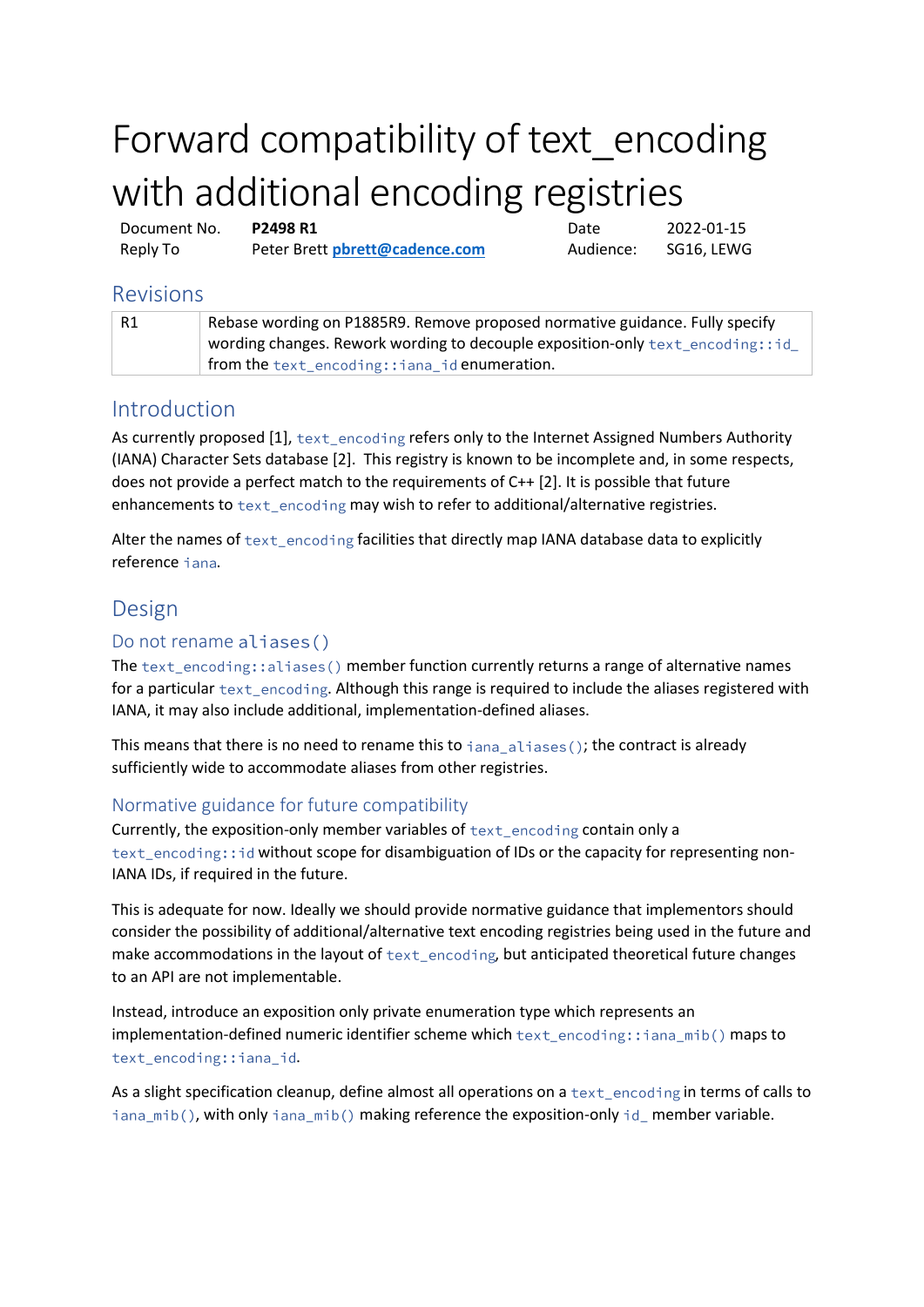## Proposed wording

```
Editing notes
All wording is relative to P1885R9 [4].
Update [text.encoding]:
      namespace std {
      struct text_encoding {
           inline constexpr size_t max_name_length = 63;
           enum class iana id : int least32 t {
          \};
          using enum id;
           constexpr text_encoding() noexcept = default;
           constexpr explicit text_encoding(string_view name) noexcept;
           constexpr text_encoding(iana_id mib) noexcept;
           constexpr iana_id iana_mib() const noexcept;
           constexpr const char* name() const noexcept;
           struct aliases view:
           constexpr aliases_view aliases() const noexcept;
           constexpr friend bool operator==(const text_encoding& encoding,
                                             const text_encoding & other) noexcept;
           constexpr friend bool operator==(const text_encoding& encoding,
                                             iana_id mib) noexcept;
           static consteval text_encoding literal() noexcept;
           static text_encoding environment();
           template<iana_idid_>
           static bool text_encoding::environment_is();
      private:
           enum id; // exposition only
           id id_mib_; // exposition only
           char name \lceil \max name length+1] = \{0\}; // exposition only
      \};
      // hash support
      template<class T> struct hash;
       template<> struct hash<text_encoding>;
      \};
```
A *registered character encoding* is a character encoding scheme in the IANA Character Sets registry. [ *Note:* The IANA Character Sets registry refers to character sets rather than character encodings.  *end note* ]

The set of known registered character encoding contains every registered character encoding specified in the IANA Character Sets registry except for the following: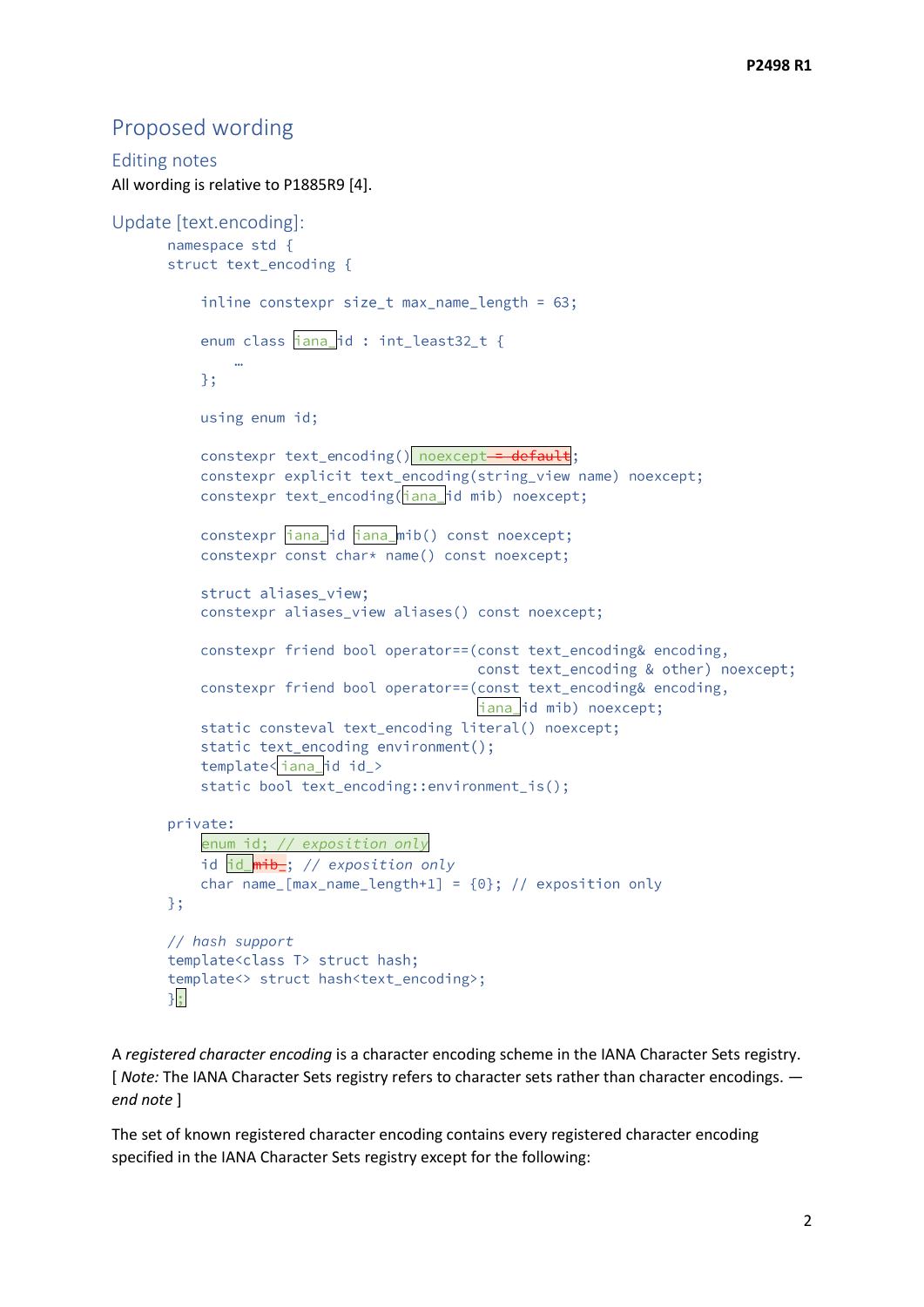- NATS-DANO (33)
- NATS-DANO-ADD (34)

Each known registered character encoding is identified by an enumerator in

text\_encoding:: hana\_id, has a unique *primary name* and has a set of zero or more aliases. The primary name of a registered character encoding is the name of that encoding specified in the IANA Character Sets registry.

The set of aliases of a registered character encoding is an implementation-defined superset of the aliases specified in the IANA Character Sets registry. No two registered character encodings share any identical alias when compared by COMP\_NAME.

[*Note:* The text\_encoding:: iana\_id enumeration contains an enumerator for each known registered character encoding. For each encoding, the corresponding enumerator is derived from the alias beginning with "cs", as follows

- the "cs" prefix is removed from each name
- csUnicode is mapped to text\_encoding:: iana\_id::UCS2
- csIBBM904 is mapped to text\_encoding:: iana id::IBM904

### *— end note* ]

How a text\_encoding object is determined to be representative of a character encoding scheme implemented in the translation or execution environment is implementation-defined.

An object e of type text\_encoding maintains the following invariants:

- e.name() == nullptr is true if and only if e.  $\frac{1}{1}$  ana mib() == text\_encoding::id::unknown is true.
- e.  $\frac{1}{1}$  ana\_mib() == text\_encoding(e.name()).  $\frac{1}{1}$  ana\_mib() is true if e.  $\frac{1}{1}$  ana\_mib() == text\_encoding:: iana\_id::other is true.

Recommended practice:

- Implementations should not consider registered encodings to be interchangeable [Example: Shift\_JIS and Windows-31J denote different encodings].
- Implementations should not refer to a registered encoding to describe another similar yet different non-registered encoding unless there is a precedent on that implementation (Example: Big5).

Let bool COMP\_NAME (string\_view a, string\_view b) be a function that returns true if the two strings a and b encoded in the ordinary literal encoding are equal ignoring, from left-to-right,

- all elements which are not digits or letters [character.seq.general],
- character case, and
- any sequence of one or more '0' character not immediately preceded by a sequence consisting of a digit in the range [1-9] optionally followed by one or more elements which are not digits or letters.

[ *Note:* This comparison is identical to the "Charset Alias Matching" algorithm described in the Unicode Technical Standard 22. *— end note* ]

[ *Example*: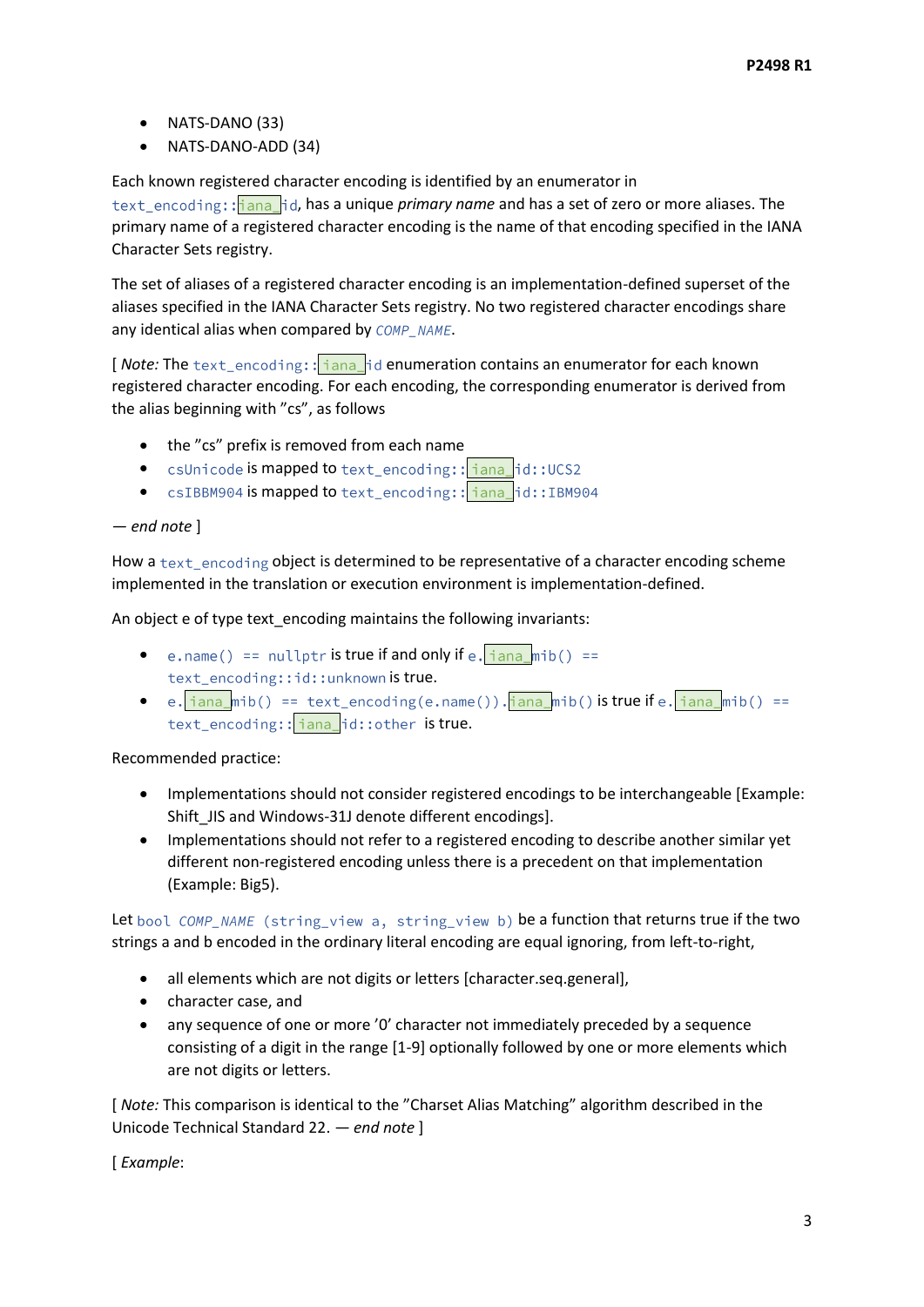```
assert(COMP_NAME("UTF-8", "utf8") == true);assert(COMP\_NAME("u.t.f-008", "utf8") == true);assert(COMP\_NAME("uts", "utf8") == false);assert(COMP\_NAME("utf-80", "utf8") == false);
```
#### — *end example* ]

constexpr text\_encoding() noexcept;

#### *Postconditions:*

- $i$ ana mib $(i) == i$ ana id::unknown is true
- strlen(name) ==  $0$  is true

constexpr explicit text encoding(string view name) noexcept;

#### *Preconditions:*

- name represents a string in the ordinary literal encoding,
- all elements in name are in the basic source character set,
- name.size()  $\le$  max\_name\_length is true, and
- name.contains('\0') is false.

#### *Postconditions:*

- If there exists a primary name or alias a of a known registered character encoding such that COMP\_NAME (a, name) is true, iana\_mib() returns mib\_has the value of the enumerator of  $\frac{1}{1}$  and  $\frac{1}{1}$  d associated with that registered character encoding. Otherwise,  $\frac{1}{\pi}$ iana\_mib() $\frac{1}{\pi}$  ==  $\frac{1}{\pi}$ iana\_id::other is true.
- name.compare(name) ==  $\theta$  is true

## constexpr text\_encoding(iana\_id mib) noexcept;

*Preconditions*: mib has the value of one of the enumerators of  $\frac{1}{1}$  ana id.

#### *Postconditions:*

- $i$ ana\_mib() $\frac{m}{m}$  == mib is true.
- If  $(\frac{1}{1}$ ana\_mib() $\frac{m+b}{2}$  == id::unknown ||  $\frac{1}{1}$ ana\_mib() $\frac{m+b}{2}$  == id::other) is true, strlen(name) ==  $\theta$  is true. Otherwise, ranges:: find(aliases, string\_view(name\_)) != aliases().end().

## constexpr iana\_id iana\_mib() const noexcept;

*Returns:* The value of the enumerator of iana\_id corresponding to id\_mib-

## **[ … unchanged content omitted … ]**

template<iana id id\_> static bool text\_encoding::environment\_is();

#### *Returns:* environment() == id\_

Update [text.encoding.comp]:

```
constexpr bool operator==(const text_encoding & a, const text_encoding & b)
noexcept;
```
#### *Returns:*